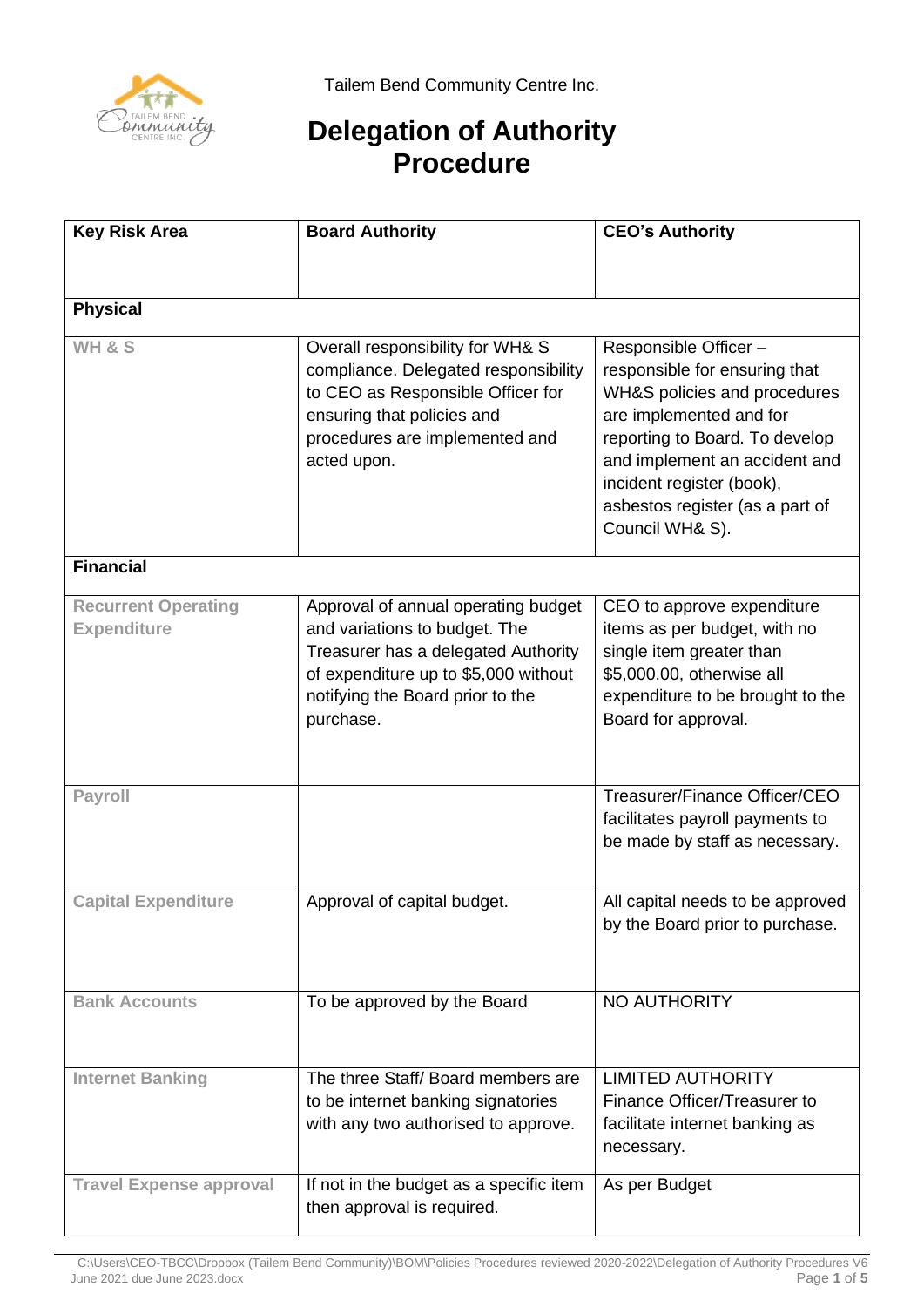| <b>Petty Cash - creation of</b><br>float                            | Approval of float.                                                                                             | Administer the \$300.00 float. All<br>monies to be checked by the<br>Finance Officer/Treasurer.                                                     |  |
|---------------------------------------------------------------------|----------------------------------------------------------------------------------------------------------------|-----------------------------------------------------------------------------------------------------------------------------------------------------|--|
| <b>EFT</b> - reconciliation                                         | Finance Officer/Treasurer                                                                                      | <b>Finance Officer/Treasurer</b>                                                                                                                    |  |
| <b>Banking Reconciliation</b>                                       | Not applicable as the Board<br>delegates to the Finance<br>Officer/Treasurer                                   | Receive monies and total<br>banking for the week. Facilitate<br>banking by staff as necessary.                                                      |  |
| <b>Signing of cheques</b>                                           | Any two of the three authorised<br>Staff/Board members may be<br>cheque signatories                            | NO AUTHORITY                                                                                                                                        |  |
| <b>Signing of Purchase</b><br><b>Orders</b>                         | The Chairperson, Secretary and<br>Finance Officer/Treasurer sign<br>contracts                                  | CEO to sign for budgeted items.                                                                                                                     |  |
| <b>Investments</b>                                                  | Approval by Treasurer                                                                                          | NO AUTHORITY.                                                                                                                                       |  |
| <b>External Auditors</b>                                            | To be approved by the Board.                                                                                   | NO AUTHORITY                                                                                                                                        |  |
| <b>Signing of Financial Year</b><br><b>End Financial Statements</b> | Chairperson or other designated<br>Board member, Secretary and the<br>Finance Officer/Treasurer as<br>required | <b>NO AUTHORITY</b>                                                                                                                                 |  |
| <b>Lease Agreements</b>                                             | To be approved by the Board.                                                                                   | Approval from the Board after<br>consultation                                                                                                       |  |
| <b>Fees</b>                                                         | Set fee levels on a yearly basis and<br>to plan and implement policy for any<br>exemptions and/or reductions.  | Collection of fees and approval<br>for exemptions and reductions<br>on a needs basis. Put proposal<br>for changes to the board for<br>consideration |  |
| Governance                                                          |                                                                                                                |                                                                                                                                                     |  |
| <b>Strategic Planning</b>                                           | Board's responsibility to develop a<br>strategic plan for at least 3 to 5 years<br>into the future             | CEO to provide any relevant<br>information to the Board and to<br>participate in the planning<br>process                                            |  |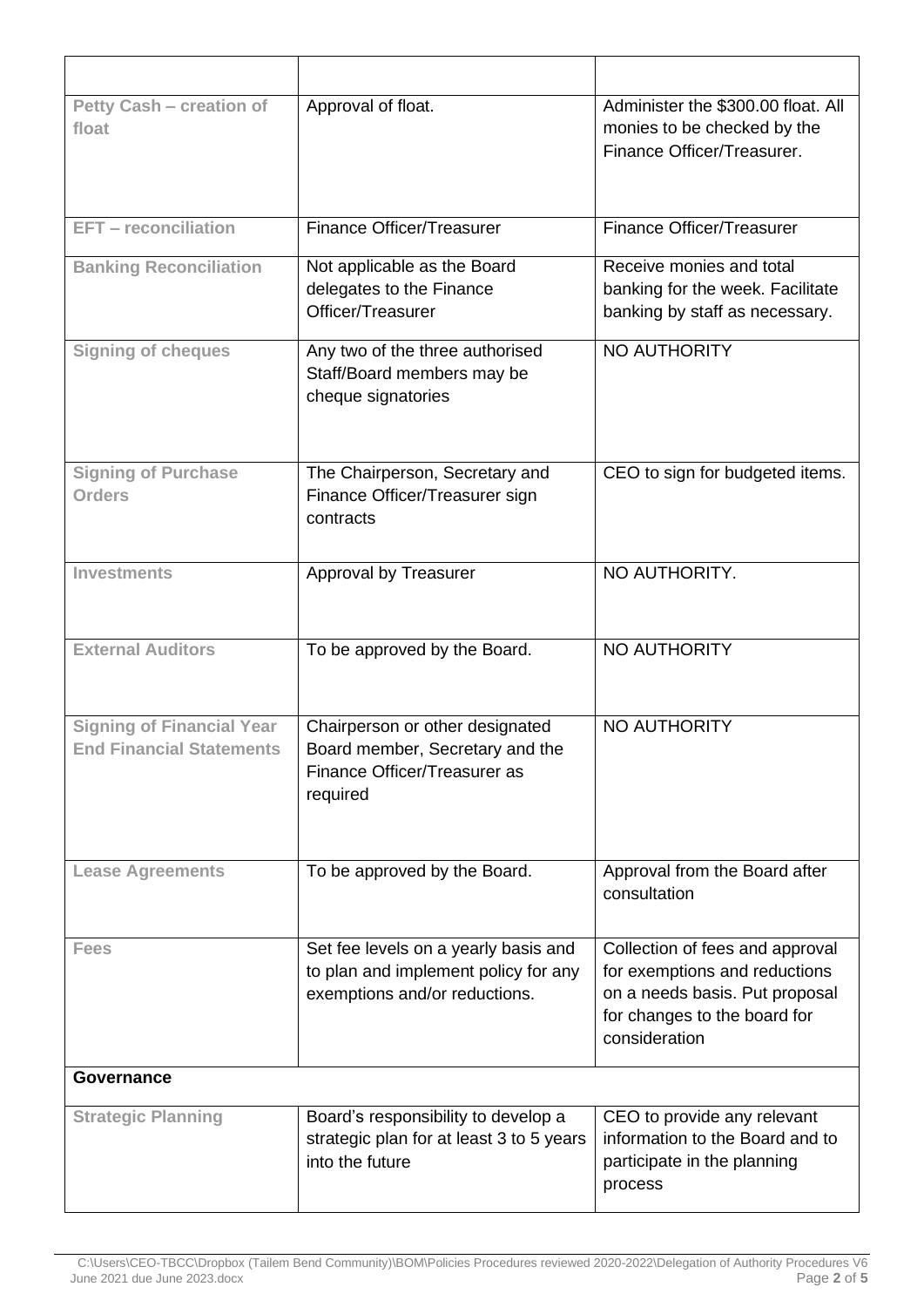| <b>Policy Development</b>                                                           | Board's responsibility to approve all<br>policies                                                                                                                                       | CEO's responsibility to help<br>develop procedures for TBCC's<br>operations.                                                                                                                                                                     |
|-------------------------------------------------------------------------------------|-----------------------------------------------------------------------------------------------------------------------------------------------------------------------------------------|--------------------------------------------------------------------------------------------------------------------------------------------------------------------------------------------------------------------------------------------------|
| <b>Service/Funding</b><br><b>Agreements</b>                                         | All agreements to be approved by<br>the Board                                                                                                                                           | Can apply for funding with the<br>Board's direction. Has the<br>authority to sign off on grants<br>after consultation. Grants under<br>\$50,000.00 can be applied for<br>without approval provided they<br>are relevant to TBCC's<br>objectives. |
| <b>Organisation Common</b><br><b>Seal</b>                                           | All use of Common Seal to be<br>approved by the Board and used in<br>the presence of at least 1 Board<br>member.                                                                        | NO AUTHORITY.                                                                                                                                                                                                                                    |
| <b>Human Resources</b>                                                              |                                                                                                                                                                                         |                                                                                                                                                                                                                                                  |
| <b>Employment of Project</b><br><b>Workers (Building</b><br><b>Extensions etc.)</b> | Board approval required.                                                                                                                                                                | In line with budget or minuted<br>approval of the Board.                                                                                                                                                                                         |
| <b>Employment of External</b><br><b>Contractors/Tutors</b>                          | Board approval required                                                                                                                                                                 | Approval to hire-employ short<br>term tutors as required.                                                                                                                                                                                        |
| <b>Employment policies and</b><br>procedures                                        | Board's responsibility to approve<br>volunteer employment policies<br>including Equal Opportunity in<br>consultation with Employsure.                                                   | CEO helps to develop<br>procedures in line with volunteer<br>employment policy.                                                                                                                                                                  |
| <b>Legal requirements</b>                                                           | Board's responsibility to comply with<br>legal responsibilities including<br>relevant Industrial Awards, Work<br>Cover, Superannuation Guarantee,<br>Superannuation Choice, Taxation.   | CEO's responsibility to ensuring<br>that the day-to-day running of<br>TBCC complies with the Board's<br>instruction.                                                                                                                             |
| <b>Volunteer Management</b>                                                         | Board's responsibility to approve the<br>Volunteer Policy reflecting the<br>national Standards for Volunteering,<br>including budget allocation for any<br>necessary volunteer support. | CEO helps to develop<br>procedures to support volunteer<br>policy. CEO is responsible for<br>recruiting volunteers with the<br>Chairperson's final approval.                                                                                     |
| <b>Staff supervision</b>                                                            | CEO is directly accountable to the<br>Board.                                                                                                                                            | All other staff and volunteers<br>and tutors (other than committee<br>members) are accountable to<br>the CEO.                                                                                                                                    |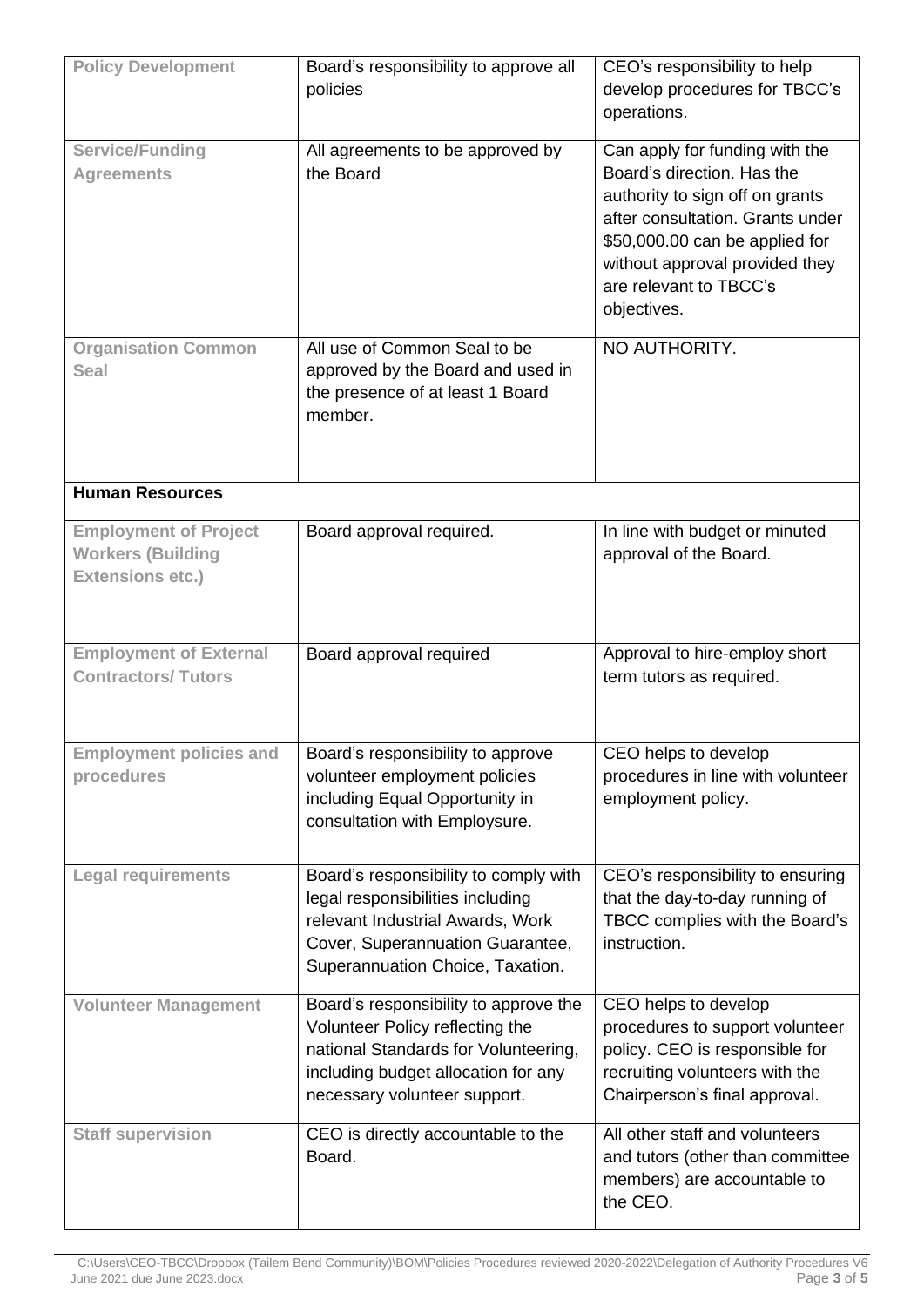| <b>Information Technology</b>               |                                                                                                         |                                                                                                                                                              |
|---------------------------------------------|---------------------------------------------------------------------------------------------------------|--------------------------------------------------------------------------------------------------------------------------------------------------------------|
| <b>IT Hardware</b>                          | All capital/asset replacement needs<br>approval by the Board and must<br>meet the IT requirements.      | After approval of the Board and<br>in line with purchasing authority<br>or minuted approval of Board.                                                        |
| <b>Software Licenses</b>                    | Board's responsibility to approve<br>policy and expenditure.                                            | In line with purchasing authority<br>or minuted approval of Board.                                                                                           |
| <b>Internet Agreement</b>                   | Board's responsibility to approve<br>policy and expenditure.                                            | In line with purchasing authority<br>or minuted approval of Board.                                                                                           |
| Back up IT data                             | Policy approval                                                                                         | Assist in the development of<br>procedures in line with the<br>Board's instruction. Works with<br>IT staff to organise back-up<br>regime and schedule.       |
| <b>External</b>                             |                                                                                                         |                                                                                                                                                              |
| <b>Promotion of Board</b><br>matters        | Chairperson has the authority to talk<br>to media on governance matters                                 | CEO has the authority to talk to<br>media on governance matters                                                                                              |
| <b>Promotion of Operational</b><br>matters  | Board gives authority to CEO to<br>speak publicly about operational<br>matters.                         | Has authority to speak publicly<br>about operational. Where<br>relevant, can delegate this<br>authority to other staff.                                      |
| <b>Printed materials for</b><br>public use. | Final approval of AGM report,<br>strategic plan etc.                                                    | Has authority to approve all<br>program and operational printed<br>information if necessary, in<br>consultation with the Secretary<br>and/or Public Officer. |
| <b>Grievances/Complaints</b>                | Policy approval and involvement in<br>grievance process at stages<br>documented in grievance procedure. | Responsibility to keep the Board<br>informed. Maintain the<br><b>Complaints Register.</b>                                                                    |